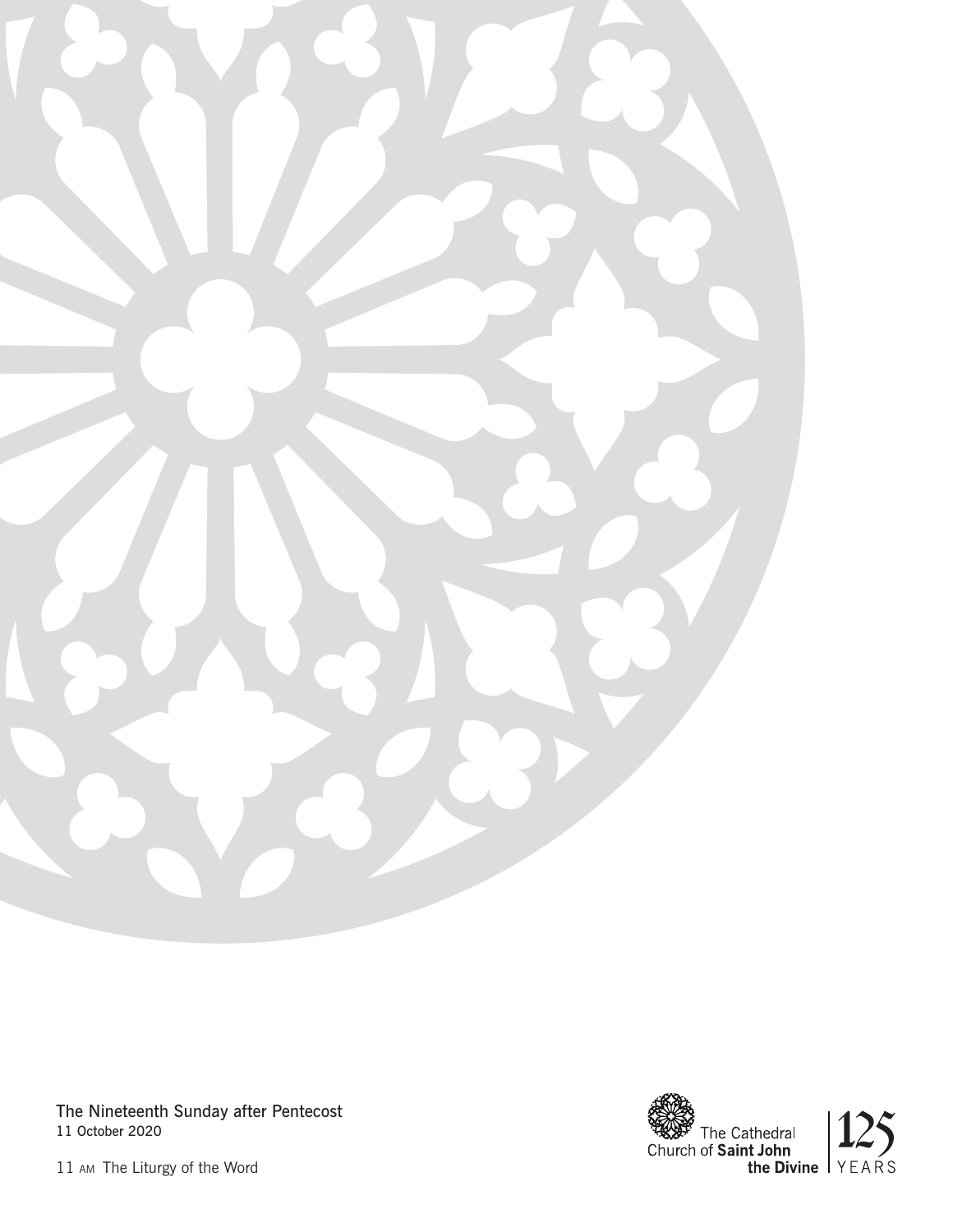## THE LITURGY OF THE WORD

The Reverend Canon Patrick Malloy, *Officiant & Preacher*  The Cathedral Choir David Briggs, *Artist in Residence*

# OPENING VOLUNTARY

Improvisation sur le "Salve Regina" David Briggs (b. 1962)

# THE OPENING ACCLAMATION

*Officiant* Blessed be the one, holy, and living God.

People Glory to God for ever and ever.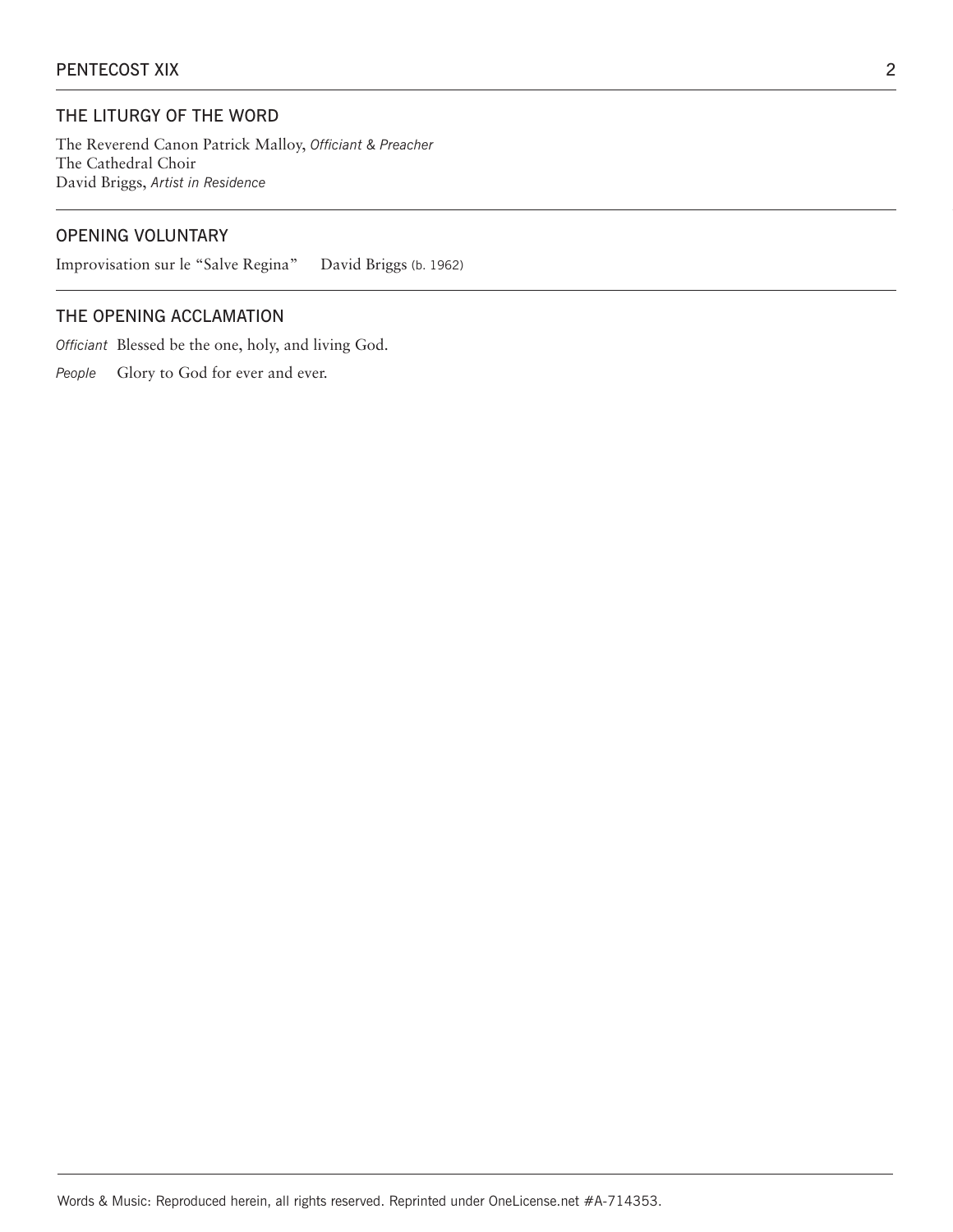

Words: Laurentius Laurenti (1660–1722); tr. Sarah B. Findlater (1823–1907), alt. Music: *Llangloffan,* melody from *Hymnau a Thonau er Gwasanaeth yr Eglwys yng Nghymru,* 1865

## PENTECOST XIX 3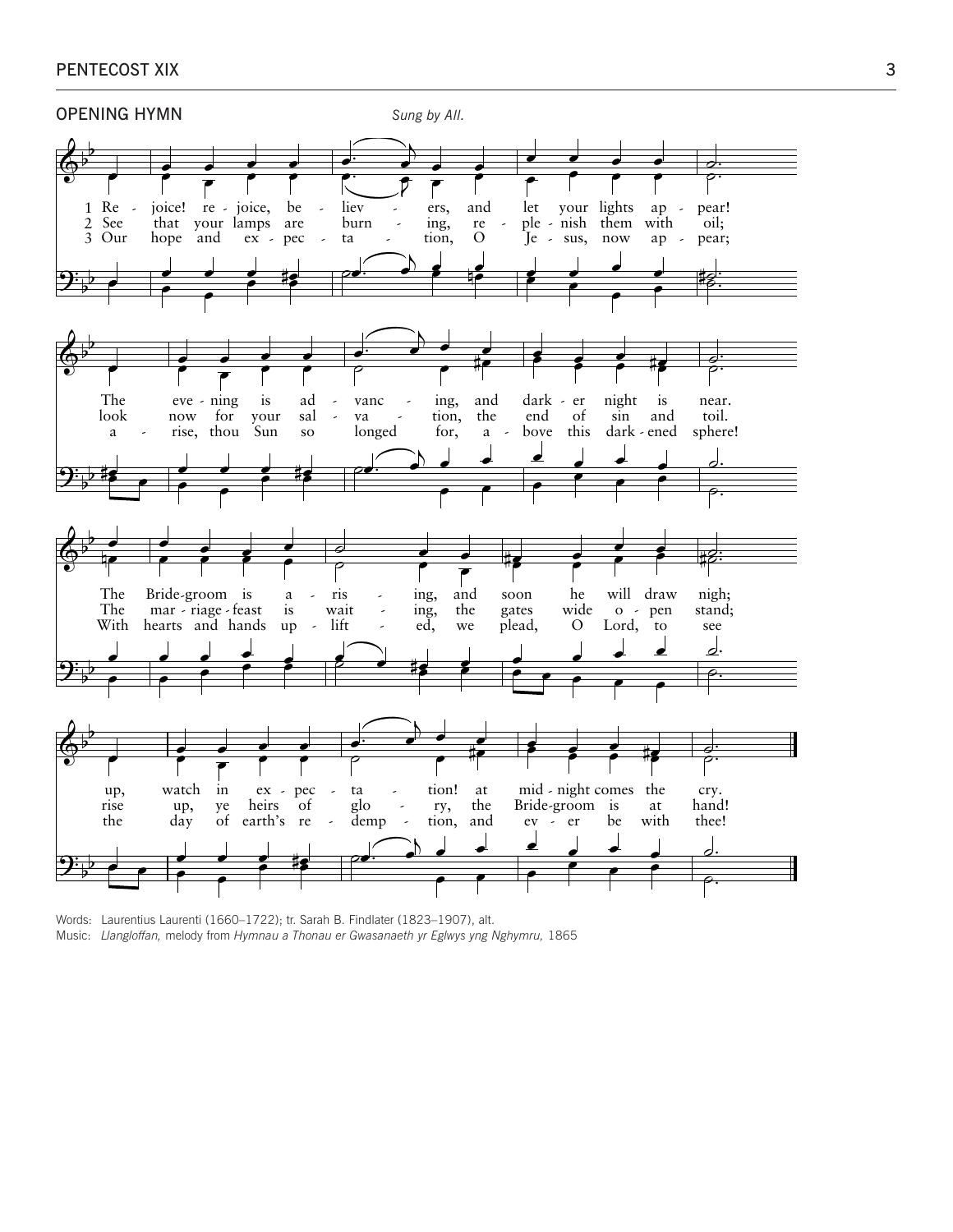#### THE COLLECT OF THE DAY

*Officiant* The Lord be with you.

*People* And also with you.

*Officiant* Let us pray.

ORD, we pray that your grace may always precede and follow us, that we may continually be given to good works; through Jesus Christ our Lord, who lives and reigns with you and the Holy Spirit, one Cod now and for follow us, that we may continually be given to good reigns with you and the Holy Spirit, one God, now and for ever.

*People* Amen.

### A READING FROM THE BOOK OF THE PROPHET ISAIAH

LORD, you are my God;<br>I will exalt you, I will pra I will exalt you, I will praise your name;

for you have done wonderful things, plans formed of old, faithful and sure.

- For you have made the city a heap, the fortified city a ruin;
- the palace of aliens is a city no more, it will never be rebuilt.
- Therefore strong peoples will glorify you; cities of ruthless nations will fear you.

For you have been a refuge to the poor, a refuge to the needy in their distress, a shelter from the rainstorm and a shade from the heat.

- When the blast of the ruthless was like a winter rainstorm, the noise of aliens like heat in a dry place,
- you subdued the heat with the shade of clouds; the song of the ruthless was stilled.
- On this mountain the Lord of hosts will make for all peoples a feast of rich food, a feast of well-aged wines, of rich food filled with marrow, of well-aged wines strained clear.
- And he will destroy on this mountain the shroud that is cast over all peoples, the sheet that is spread over all nations; he will swallow up death forever.
- Then the Lord God will wipe away the tears from all faces, and the disgrace of his people he will take away from all the earth, for the Lord has spoken.
- It will be said on that day, Lo, this is our God; we have waited for him, so that he might save us. This is the Lord for whom we have waited; let us be glad and rejoice in his salvation. (25:1–9)
- *Lector* The Word of the Lord.
- *People* Thanks be to God.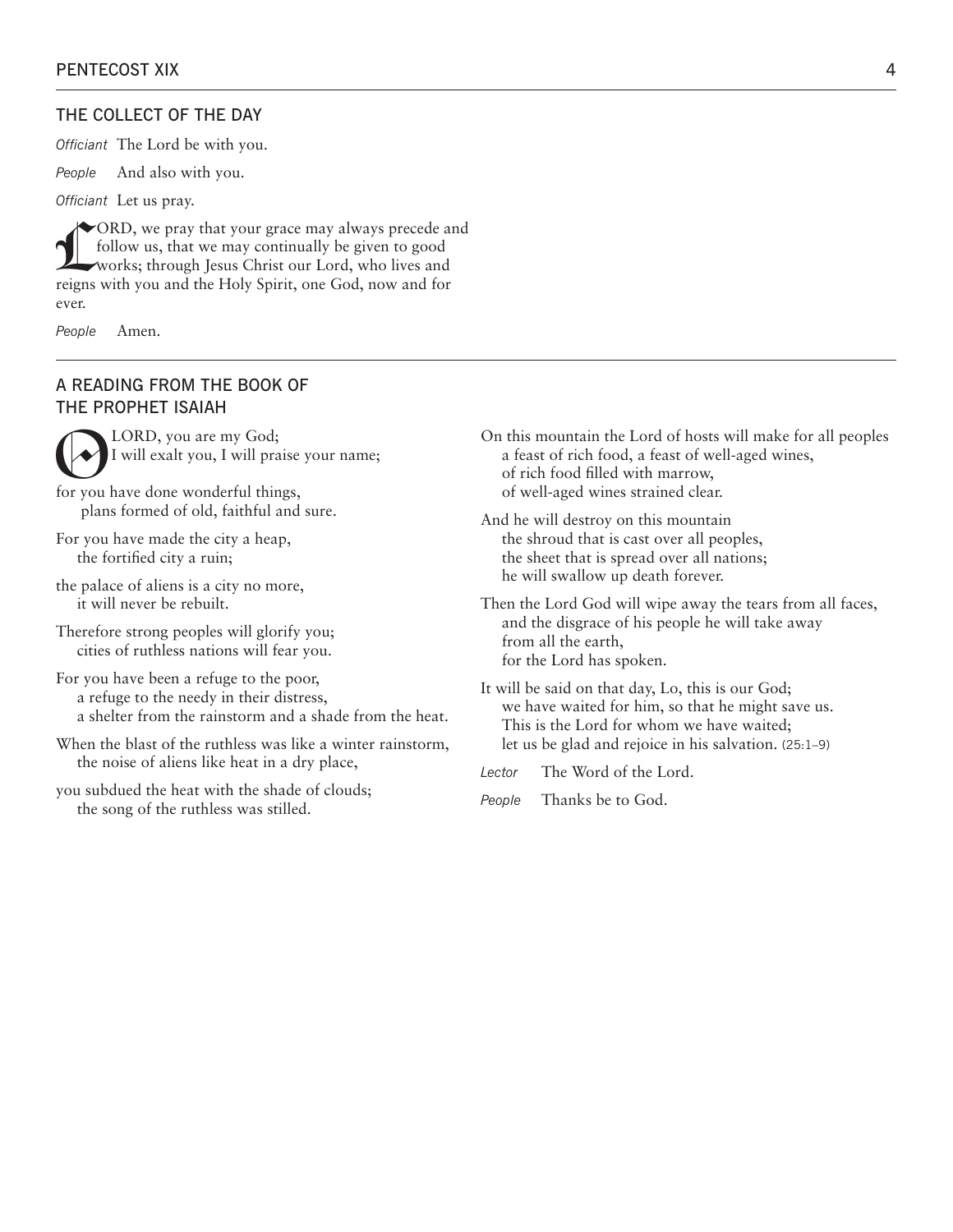| PSALM <sub>23</sub><br>Dominus regit me |                                                                                                                                                        | Said responsively. |  |  |  |  |  |  |  |
|-----------------------------------------|--------------------------------------------------------------------------------------------------------------------------------------------------------|--------------------|--|--|--|--|--|--|--|
| Lector<br>People                        | The Lord is my shepherd;<br>I shall not be in want.                                                                                                    |                    |  |  |  |  |  |  |  |
| Lector<br>People                        | He makes me lie down in green pastures<br>and leads me beside still waters.                                                                            |                    |  |  |  |  |  |  |  |
| Lector<br>People                        | He revives my soul<br>and guides me along right pathways<br>for his Name's sake.                                                                       |                    |  |  |  |  |  |  |  |
| Lector<br>People                        | Though I walk through the valley<br>of the shadow of death, I shall fear no evil;<br>for you are with me;<br>your rod and your staff, they comfort me. |                    |  |  |  |  |  |  |  |
| Lector<br>People                        | You spread a table before me<br>in the presence of those who trouble me;<br>you have anointed my head with oil,<br>and my cup is running over.         |                    |  |  |  |  |  |  |  |
| Lector<br>People                        | Surely your goodness and mercy shall follow me<br>all the days of my life,<br>and I will dwell in the house of the Lord for ever.                      |                    |  |  |  |  |  |  |  |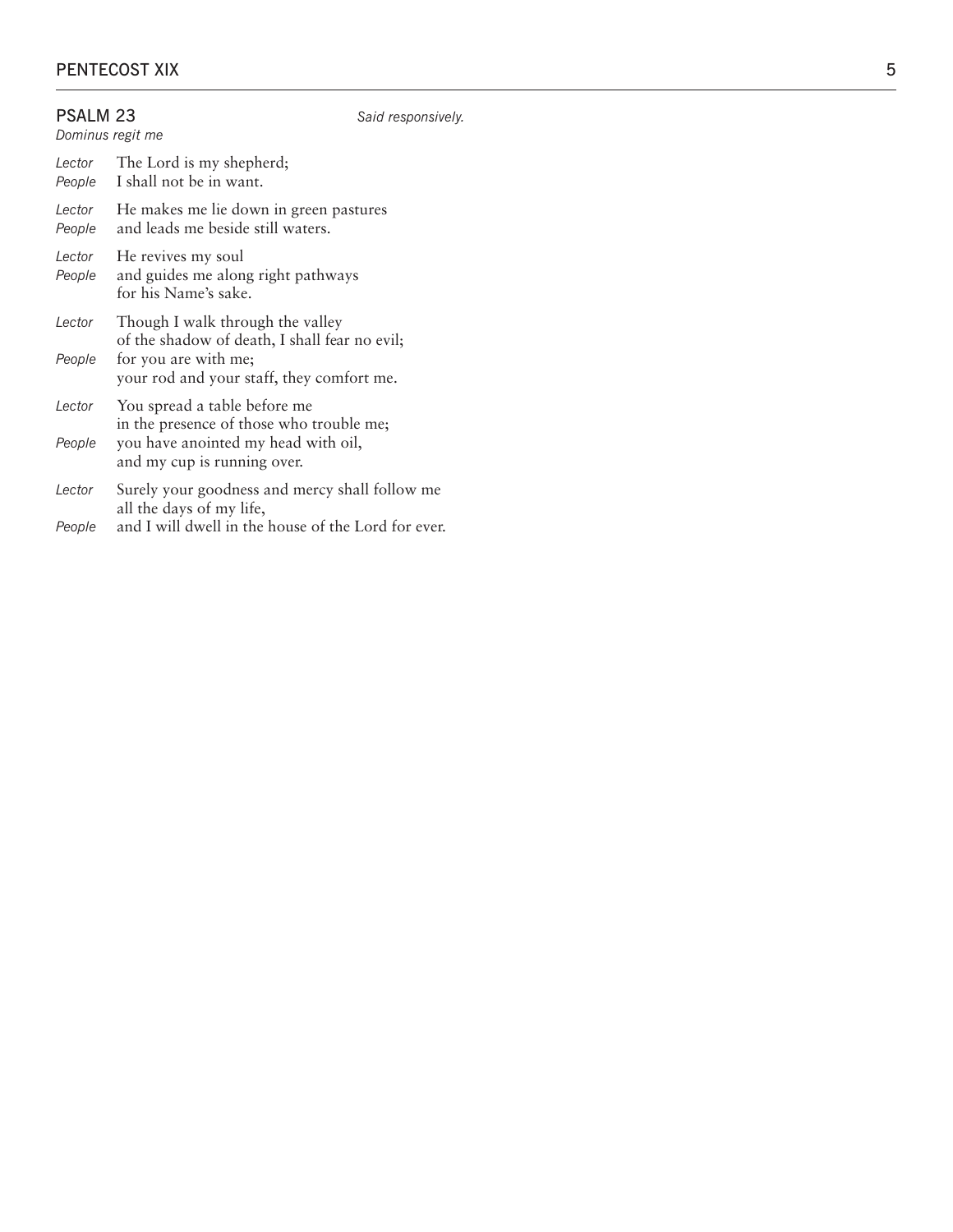#### A READING FROM THE HOLY GOSPEL

*Officiant* The Holy Gospel of our Lord Jesus Christ according to Matthew.

*People* Glory to you, Lord Christ.

NCE more Jesus spoke to the people in parables,<br>
saying: "The kingdom of heaven may be compared<br>
to a king who gave a wedding banquet for his son.<br>
He sent his slaves to call those who had been invited to saying: "The kingdom of heaven may be compared He sent his slaves to call those who had been invited to the wedding banquet, but they would not come. Again he sent other slaves, saying, 'Tell those who have been invited: Look, I have prepared my dinner, my oxen and my fat calves have been slaughtered, and everything is ready; come to the wedding banquet.' But they made light of it and went away, one to his farm, another to his business, while the rest seized his slaves, mistreated them, and killed them. The king was enraged. He sent his troops, destroyed those murderers, and burned their city. Then he said to his slaves, 'The wedding is ready, but those invited were not worthy. Go therefore into the main streets, and invite everyone you find to the wedding banquet.' Those slaves went out into the streets and gathered all whom they found, both good and bad; so the wedding hall was filled with guests.

"But when the king came in to see the guests, he noticed a man there who was not wearing a wedding robe, and he said to him, 'Friend, how did you get in here without a wedding robe?' And he was speechless. Then the king said to the attendants, 'Bind him hand and foot, and throw him into the outer darkness, where there will be weeping and gnashing of teeth.' For many are called, but few are chosen." (22:1–14)

*Officiant* The Gospel of the Lord.

*People* Praise to you, Lord Christ.

#### THE SERMON

The Reverend Canon Patrick Malloy *Sub-Dean & Canon for Liturgy and the Arts*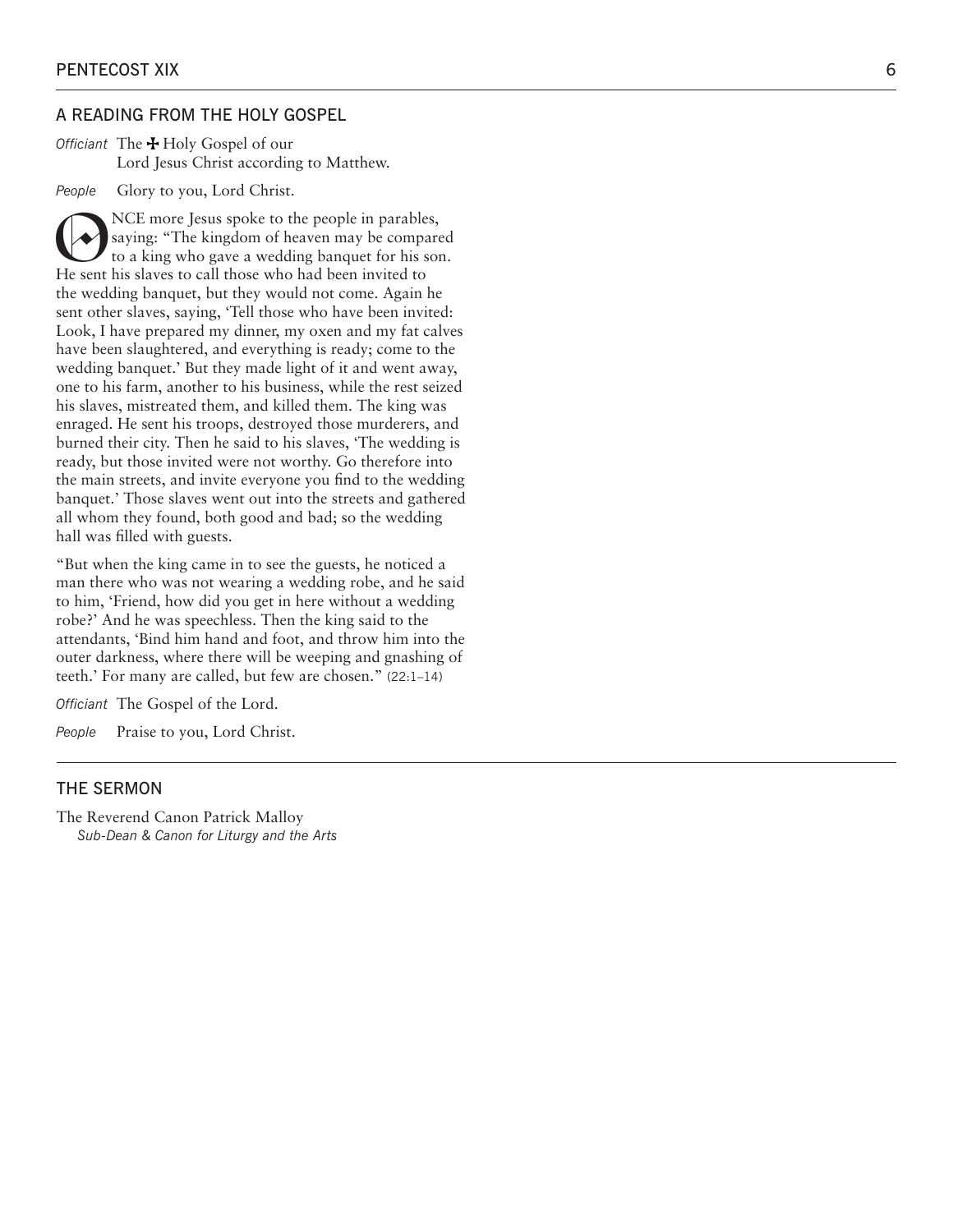## ANTHEM

*My shepherd will supply my need* Virgil Thomson (1896–1989)

**My** Shepherd will supply my need:<br> **In** pastures fresh he makes me feed,<br>
Beside the living stream Jehovah is His Name; Beside the living stream. He brings my wandering spirit back When I forsake his ways, And leads me, for his mercy's sake, In paths of truth and grace.

When I walk through the shades of death His presence is my stay; One word of his supporting grace Drives all my fears away. His hand, in sight of all my foes, Doth still my table spread; My cup with blessings overflows, His oil anoints my head.

The sure provisions of my God Attend me all my days; O may thy house be my abode, And all my work be praise. There would I find a settled rest, While others go and come; No more a stranger, nor a guest, But like a child at home.

Psalm 23, paraphrased by Isaac Watts (1674–1748)

## THE NICENE CREED *Said by All.*

E believe in one God,<br>the Father, the Almight<br>maker of heaven and the Father, the Almighty, maker of heaven and earth, of all that is, seen and unseen.

We believe in one Lord, Jesus Christ, the only Son of God, eternally begotten of the Father, God from God, Light from Light, true God from true God, begotten, not made, of one Being with the Father. Through him all things were made. For us and for our salvation he came down from heaven: by the power of the Holy Spirit he became incarnate from the Virgin Mary, and was made man.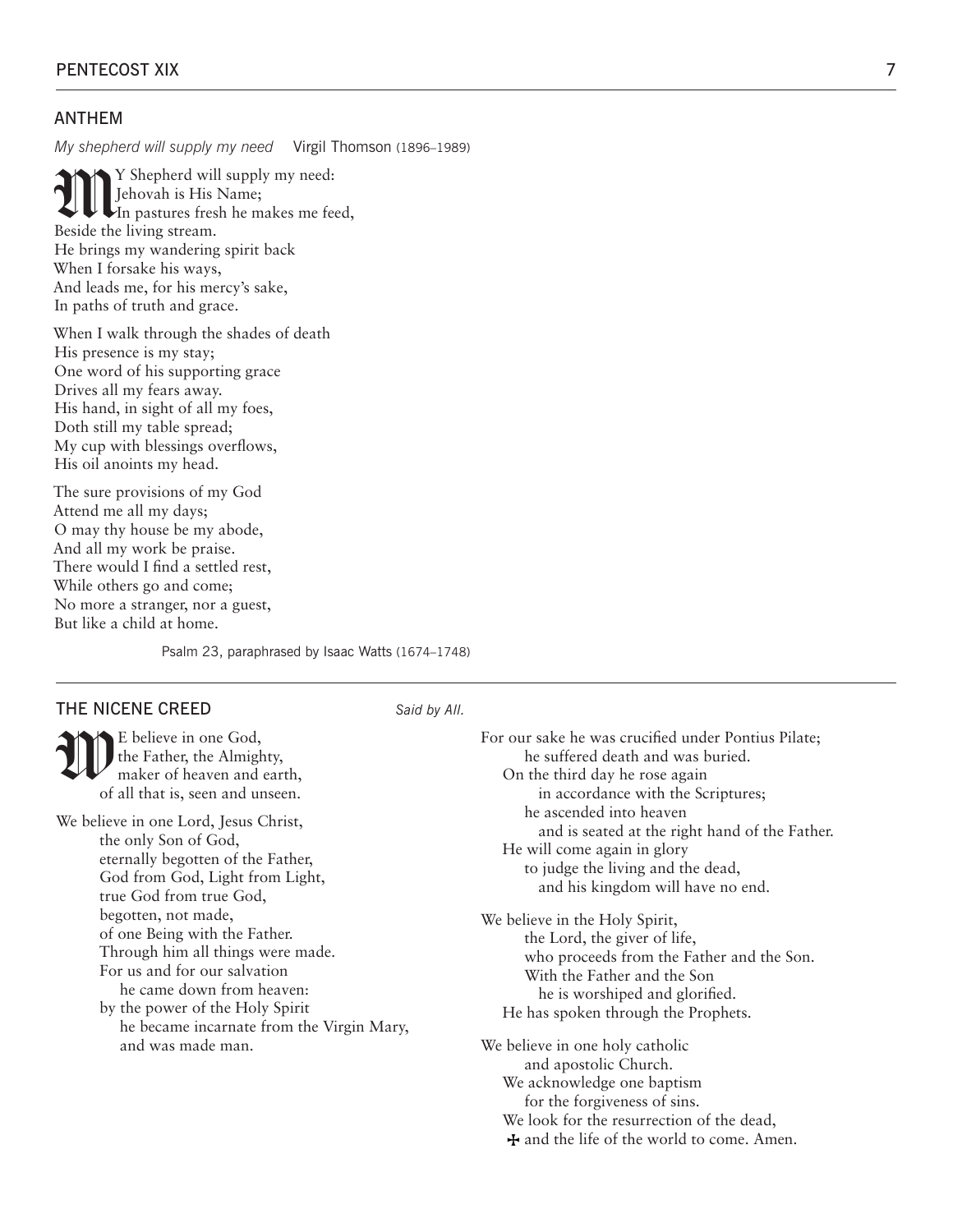## THE PRAYERS OF THE PEOPLE

*The People are asked to pray for the Church, the nations and their leaders, those in need, and the dead.* 

*After each petition, the People say*

Lord, hear our prayer.

*The Officiant concludes with a collect, and the People respond* 

Amen.

*The weekly list of Cathedral intercessions may be found on page 10 of this leaflet.*

#### THE LORD'S PRAYER

*Officiant* And now, as our Savior Christ has taught us, we are bold to say

*Officiant and People*

UR Father, who art in heaven, Hallowed be thy Name, Thy kingdom come, Thy will be done on earth as it is in heaven. Give us this day our daily bread, And forgive us our trespasses, as we forgive those who trespass against us. And lead us not into temptation, but deliver us from evil. For thine is the kingdom, and the power, and the glory, for ever and ever. Amen.

## THE BLESSING

*The Officiant pronounces a blessing, and the People respond*

Amen.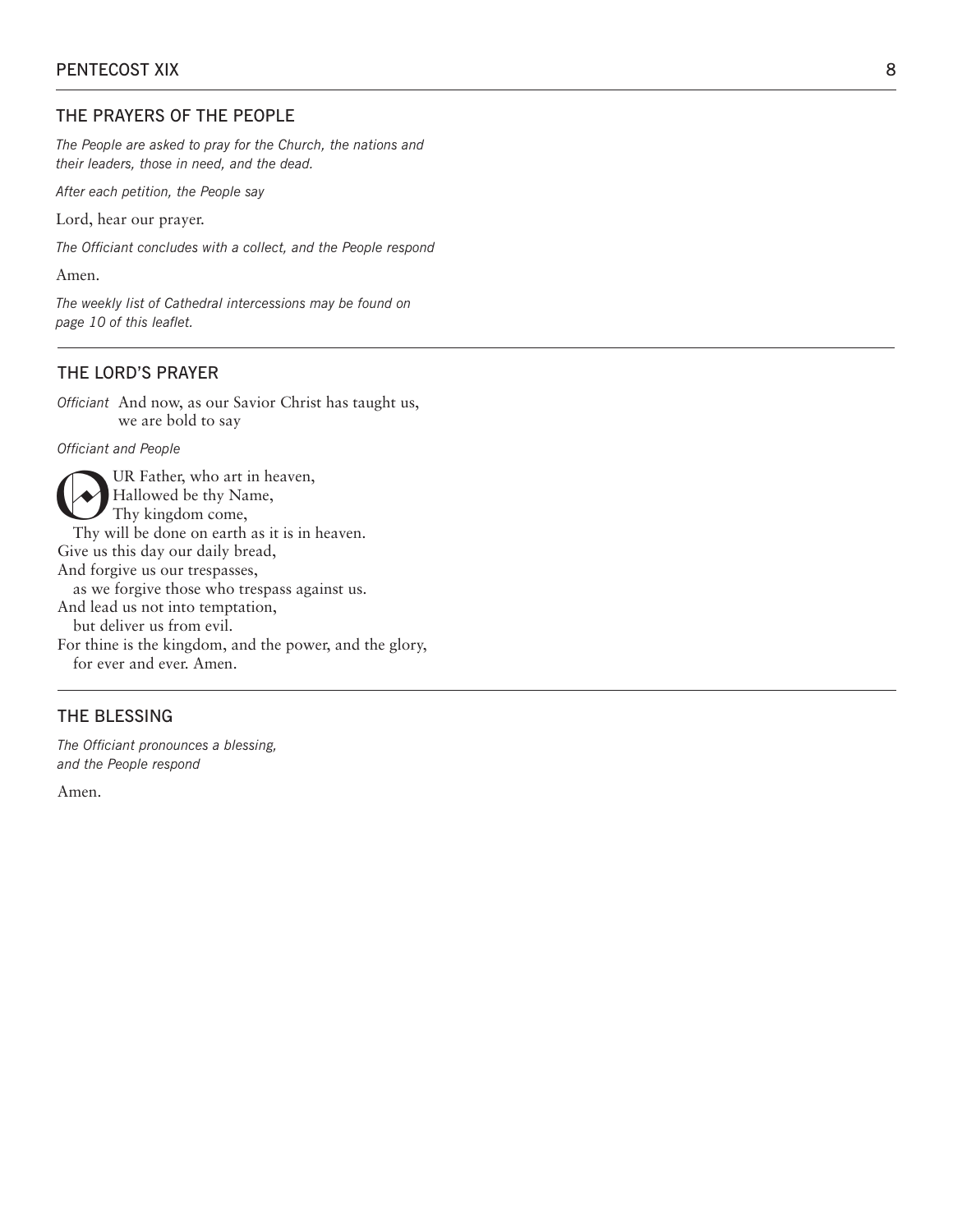## PENTECOST XIX 9

### CLOSING HYMN

|            |                          |           |        |                          |                      | ╭                        |                          |                          |                                |                                 |                          |                          |          |                          |                          |          |
|------------|--------------------------|-----------|--------|--------------------------|----------------------|--------------------------|--------------------------|--------------------------|--------------------------------|---------------------------------|--------------------------|--------------------------|----------|--------------------------|--------------------------|----------|
|            |                          |           |        |                          |                      |                          |                          |                          |                                |                                 |                          |                          |          |                          |                          |          |
| The<br>1   |                          | King      |        | of                       |                      | love                     |                          | my                       |                                | shep                            | -                        | herd                     | is,      |                          |                          | whose    |
| Where<br>2 |                          | streams   |        | of                       |                      | liv                      | $\overline{\phantom{a}}$ | ing                      |                                | wa                              | ٠                        | ter                      | flow,    |                          |                          | my       |
| 3<br>Per   | $\overline{\phantom{a}}$ | verse     |        | and                      | fool                 |                          |                          | ish                      |                                | oft                             |                          | I                        | strayed, |                          |                          | but      |
| In<br>4    |                          | death's   |        | dark                     |                      | vale                     |                          | I                        |                                | fear                            |                          | no                       | ill      |                          |                          | with     |
| Thou<br>5  |                          | spread'st |        | a                        |                      | ta                       | ٠                        | ble                      |                                | in                              |                          | my                       | sight;   |                          |                          | thy      |
| And<br>6   |                          | <b>SO</b> |        | through                  |                      | all                      |                          | the                      |                                | length                          |                          | of                       | days     |                          |                          | thy      |
|            |                          |           |        |                          | $\boldsymbol{\beta}$ |                          |                          |                          |                                |                                 |                          |                          |          |                          |                          |          |
|            |                          |           |        |                          |                      |                          |                          |                          |                                |                                 |                          |                          |          |                          |                          |          |
|            |                          |           | ╭      |                          |                      |                          | っ                        |                          | 7                              |                                 |                          |                          |          | ╭                        |                          |          |
| good       |                          | ness      | fail   | $\overline{\phantom{0}}$ | eth                  |                          | nev                      |                          | er;                            | I                               | noth                     | $\overline{\phantom{a}}$ | ing      | lack                     |                          | if       |
| ran        |                          | somed     | soul   |                          | he                   |                          | lead                     | $\overline{\phantom{a}}$ | eth,                           | and                             | where                    |                          | the      | ver                      |                          | dant     |
| yet        |                          | in        | love   |                          | he                   |                          | sought                   |                          | me,                            | and                             | on                       |                          | his      | shoul                    | $\overline{\phantom{a}}$ | der      |
| thee,      |                          | dear      | Lord,  |                          | be                   | -                        | side                     |                          | me;                            | thy                             | rod                      |                          | and      | staff                    |                          | my       |
| unc        | $\overline{\phantom{a}}$ | tion      | grace  |                          | be                   | $\overline{\phantom{a}}$ | stow                     | $\overline{\phantom{a}}$ | eth;                           | and                             | oh,                      |                          | what     | tran                     |                          | sport    |
| good       | $\overline{\phantom{a}}$ | ness      | fail   | $\overline{\phantom{a}}$ | eth                  |                          | nev                      |                          | er;                            | Good                            | Shep                     | $\overline{\phantom{a}}$ | herd,    | may                      |                          | $\bf{l}$ |
|            |                          |           |        |                          |                      |                          |                          |                          |                                |                                 |                          |                          |          |                          | ⌒                        |          |
|            |                          |           |        |                          |                      |                          | Ο                        |                          |                                |                                 |                          |                          |          |                          |                          |          |
|            |                          |           | Ο      |                          |                      |                          |                          |                          |                                |                                 |                          |                          |          |                          | Ο                        |          |
| I          |                          | am        | his,   |                          | and                  |                          | he                       |                          | is                             | mine                            |                          | for                      | ev       | $\overline{\phantom{a}}$ | er.                      |          |
| pas        |                          | tures     | grow,  |                          | with                 |                          | food                     |                          | ce                             | les<br>$\overline{\phantom{a}}$ | ٠                        | tial                     | feed     |                          | eth.                     |          |
| gent       | ,                        | $\lg$     | laid,  |                          | and                  |                          | home,                    |                          | re<br>$\overline{\phantom{a}}$ | joic                            | $\overline{\phantom{a}}$ | ing,                     | brought  |                          | me.                      |          |
| com        |                          | fort      | still, |                          | thy                  |                          | cross                    |                          | be<br>$\sim$                   | fore                            |                          | to                       | guide    |                          | me.                      |          |
| of         |                          | de        | light  |                          | from                 |                          | thy                      |                          | pure                           | cha                             |                          | lice                     | flow     | $\overline{a}$           | eth!                     |          |
| sing       |                          | thy       | praise |                          | with                 |                          | in                       |                          | thy                            | house                           |                          | for                      | ev       |                          | er.                      |          |

Words: Henry Williams Baker (1821–1877); para. Psalm 23 Music: *St. Columba,* Irish melody, harm. *Hymnal 1982.* Verse 6 descant: K. Scott Warren (b. 1971)

#### THE DISMISSAL

*Officiant* Let us go forth in the name of Christ.

*People* Thanks be to God.

#### CLOSING VOLUNTARY

Triptyque Jean Langlais (1907–1991)

III. Final

*Thanks to Jie Yi, Christopher Clowdus, and Goura Rivera for producing the hymn videos.*

*Special thanks to Christ the King Episcopal Church, Stone Ridge, NY for use of their organ for this service.*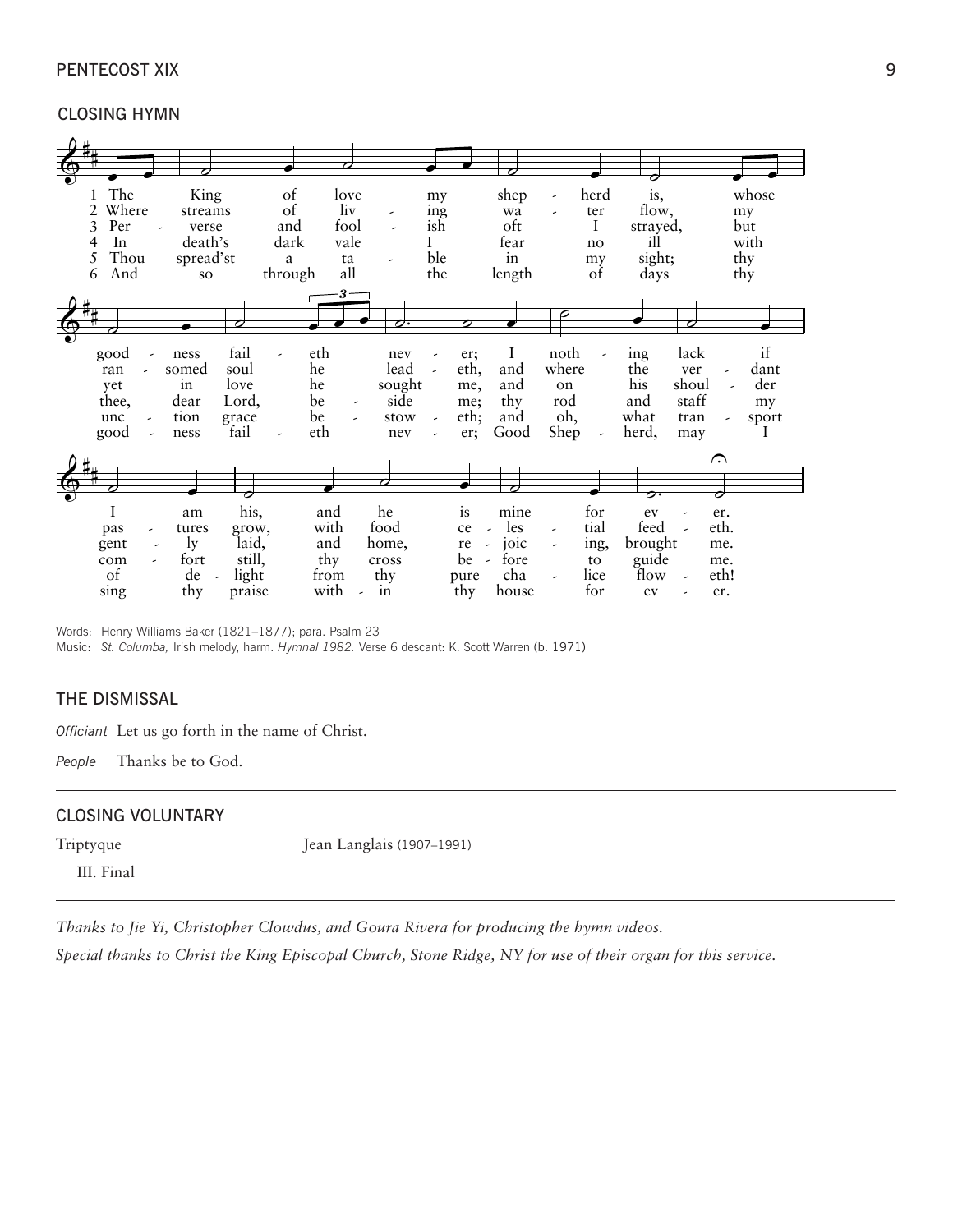## ONLINE SERVICES

#### MONDAY–SATURDAY

8:30 am Morning Prayer 5:30 pm Evening Prayer

## WEDNESDAY

8:30 pm Compline

## SUNDAY

11 am Liturgy of the Word

## INTERCESSIONS

*The Cathedral Community intends to pray the following intercessions at all services in the course of the week. Congregants are always invited to name their intercessions aloud during the Prayers of the People.*

 $\widetilde{A}$ N the Anglican Cycle of Prayer, we pray for the Church of the Province of Uganda. In the New York Diocesan Calendar of Intercession, we pray for Trinity Church, Ossining.

For all those who are sick or in distress or any trouble:

| Christian DeRuiter |
|--------------------|
| Josephine DeRuiter |
| André Van Zyl      |
| Rosemary Van Zyl   |
| Barbara Farrell    |

Ed Baer Avenal McKinnon Octavia LeGrand Nancy Susan

For those who rest in Christ and for all the dead:

Joseph Miller Rita Bosco

## UPCOMING EVENTS

#### TUESDAY, 13 OCTOBER

#### 7 pm

Great Music in a Great Space: David Briggs. Artist in Residence David Briggs presents two world premieres by Ralph Vaughan Williams in this first performance of the 2020–2021 Great Music in a Great Space season. Briggs' new organ transcriptions of *The Lark Ascending*  and the ravishingly beautiful Fifth Symphony will be streamed from the Cathedral's YouTube page on Tuesday, October 13 at 7 pm. A free pre-concert lecture will take place at 6 pm before the concert. Ticket holders will receive a private link to the performance via email on the day of the concert. For questions about ticketing, please email reservations@stjohndivine.org. For questions regarding music, please email music@stjohndivine.org.